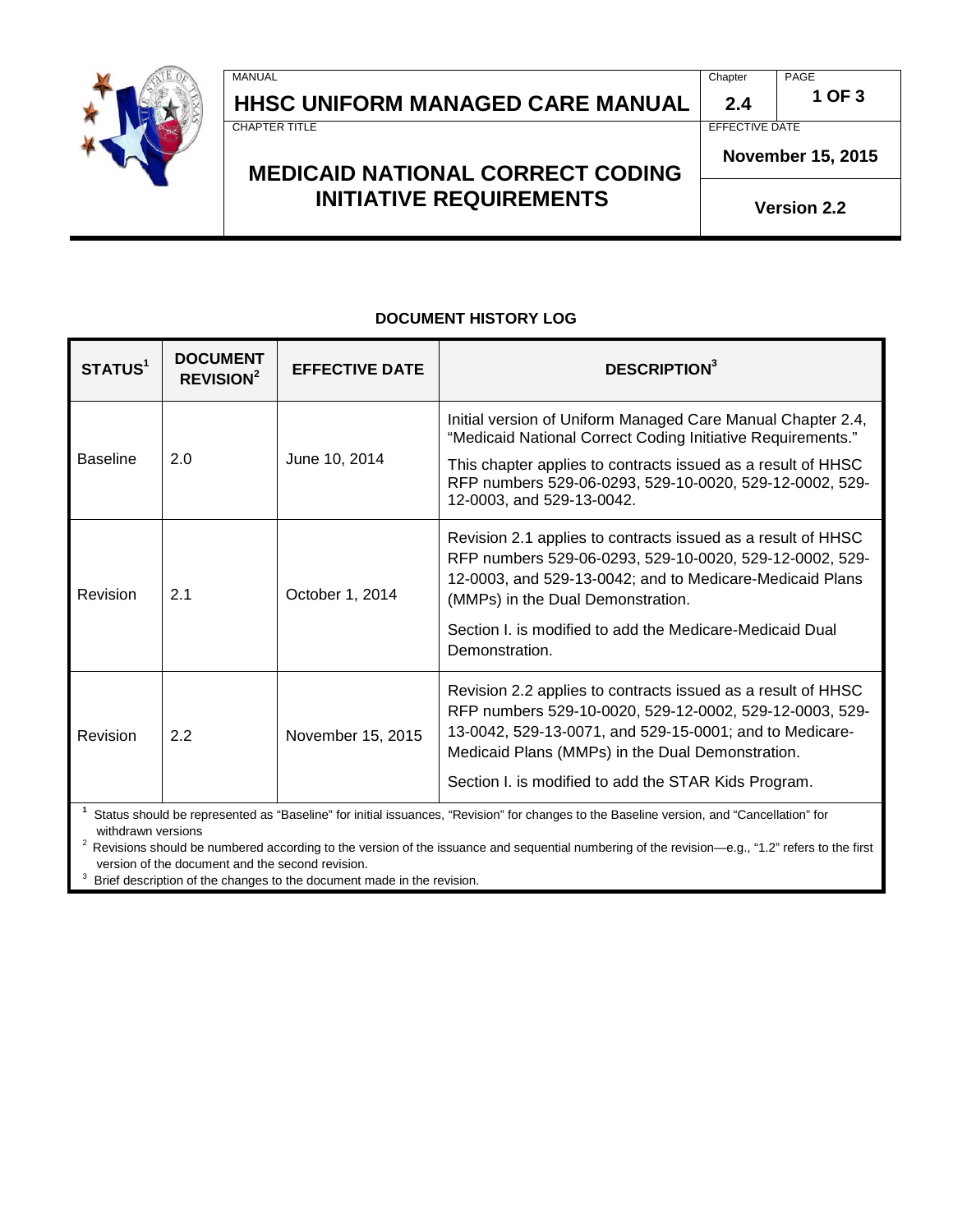

# **HHSC UNIFORM MANAGED CARE MANUAL 2.4 <sup>2</sup> OF 3**

**MEDICAID NATIONAL CORRECT CODING INITIATIVE REQUIREMENTS** 

MANUAL Chapter PAGE

CHAPTER TITLE **EFFECTIVE DATE** 

**November 15, 2015**

**Version 2.2**

#### **I. APPLICABILITY OF CHAPTER**

Section I Modified by Versions 2.1 and 2.2

This chapter applies to Managed Care Organizations (MCOs) participating in STAR, STAR+PLUS (including the Medicare-Medicaid Dual Demonstration), STAR Kids, and STAR Health and Dental Contractors providing Texas Medicaid Dental Services. References to "Medicaid" or the "Medicaid Managed Care Program(s)" apply to the STAR, STAR+PLUS, STAR Kids, and STAR Health Programs, and the Medicaid Dental Contractors. The term "MCO" includes health maintenance organizations (HMOs), exclusive provider organizations (EPOs), insurers, Dental Contractors, Medicare-Medicaid Plans (MMPs), and any other entities licensed or approved by the Texas Department of Insurance. This chapter does not apply to CHIP.

## **II. BACKGROUND AND PURPOSE**

The CMS National Correct Coding Initiative (NCCI) promotes correct coding and reduces improper coding that may result in inappropriate payments of Medicare Part B claims and Medicaid claims. Section 6507 of the Patient Protection and Affordable Care Act (PPACA) requires state Medicaid programs to incorporate compatible NCCI methodologies in their systems for processing Medicaid claims.

CMS posts the complete quarterly updates to the Medicaid NCCI edit files on the Medicaid Integrity Institute (MII) website on the RISSNET portal approximately 15 days before the first day of each new calendar quarter. These edit files on the RISSNET portal contain information that is not included in the Medicaid NCCI edit files available to the public on the Medicaid NCCI webpage on the Medicaid.gov website. Typically, CMS posts the edit files for the public on the Medicaid NCCI webpage on the first day of the calendar quarter.

CMS allows state Medicaid agencies to share the complete quarterly Medicaid NCCI edit files posted on the RISSNET portal with MCOs, if appropriate confidentiality agreements are in place. Additionally, the state Medicaid agency and MCOs may share those complete quarterly edit files at that time with a contractor or subcontractor assisting with the implementation of the state's Medicaid NCCI in the processing of claims or encounter data, if appropriate confidentiality agreements are in place. This chapter contains confidentiality requirements for the MCOs' receipt and use of the complete quarterly Medicaid NCCI edit files.

## **III. STATUTORY AND REGULATORY AUTHORITY**

Statutory and regulatory authority for this chapter includes the following.